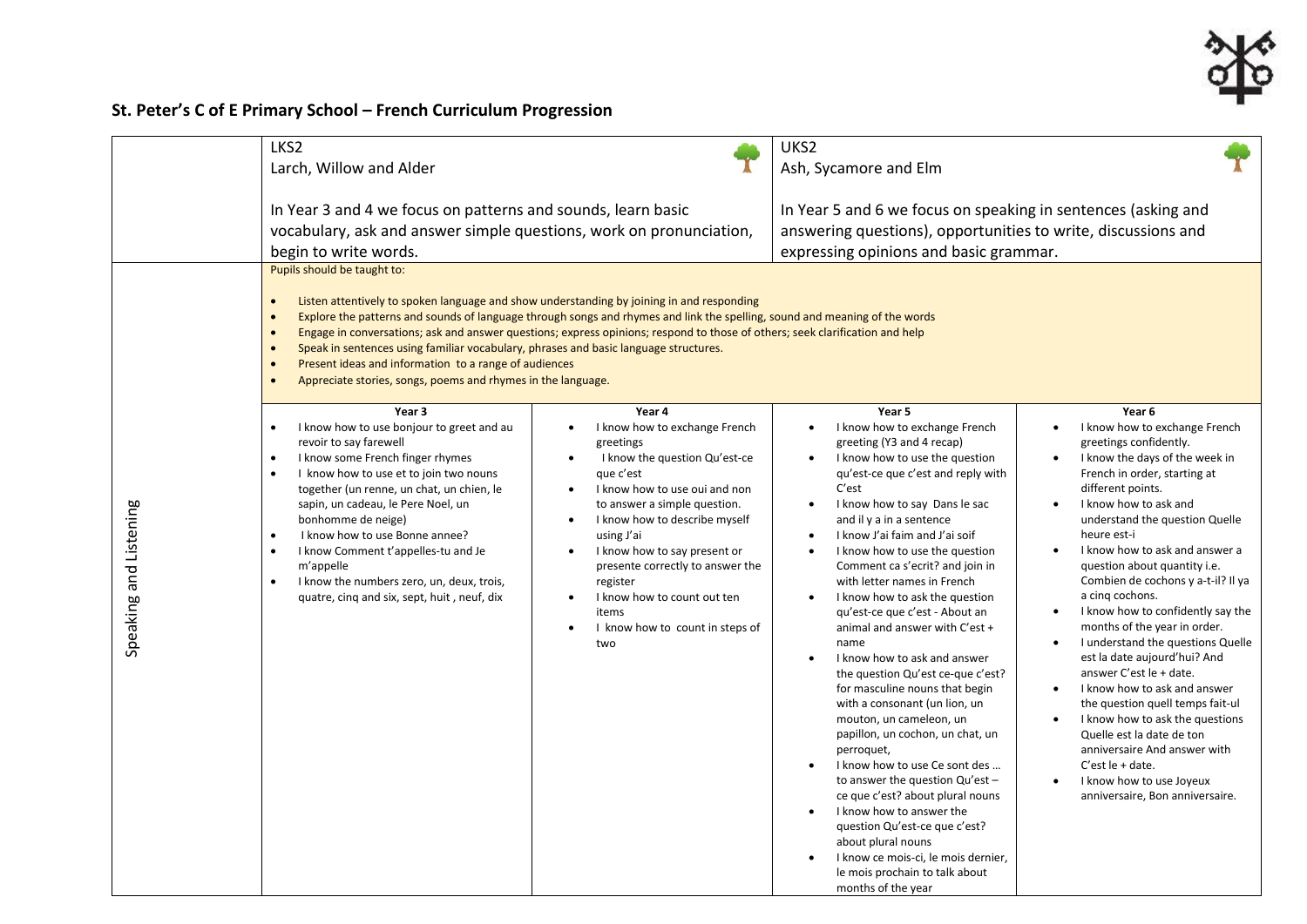|                     | Pupils should be taught to:<br>Develop accurate pronunciation and intonation so that others understand when they are reading aloud or using familiar words and phrases<br>$\bullet$<br>Read carefully and show understanding of words, phrases and simple writing<br>Broaden their vocabulary and develop their ability to understand new words introduced into familiar written material, including using a dictionary<br>$\bullet$<br>Describe people, places, things and actions orally and in writing<br>Write phrases from memory and adapt these to create new sentences, to express ideas clearly.<br>$\bullet$                                                                                                                                                                                          |                                                                                                                                                                                                                                                                                                                                                                                                                                                                                                                                                                                                                                                                                                                                                                                                                                                                                                                                                                                                                                                                                                                                                                    |                                                                                                                                                                                                                                                                                                                                                                                                                                                                                                                                                      |                                                                                                                                                                                                                                                                           |  |
|---------------------|-----------------------------------------------------------------------------------------------------------------------------------------------------------------------------------------------------------------------------------------------------------------------------------------------------------------------------------------------------------------------------------------------------------------------------------------------------------------------------------------------------------------------------------------------------------------------------------------------------------------------------------------------------------------------------------------------------------------------------------------------------------------------------------------------------------------|--------------------------------------------------------------------------------------------------------------------------------------------------------------------------------------------------------------------------------------------------------------------------------------------------------------------------------------------------------------------------------------------------------------------------------------------------------------------------------------------------------------------------------------------------------------------------------------------------------------------------------------------------------------------------------------------------------------------------------------------------------------------------------------------------------------------------------------------------------------------------------------------------------------------------------------------------------------------------------------------------------------------------------------------------------------------------------------------------------------------------------------------------------------------|------------------------------------------------------------------------------------------------------------------------------------------------------------------------------------------------------------------------------------------------------------------------------------------------------------------------------------------------------------------------------------------------------------------------------------------------------------------------------------------------------------------------------------------------------|---------------------------------------------------------------------------------------------------------------------------------------------------------------------------------------------------------------------------------------------------------------------------|--|
| Reading and Writing | Year 3<br>I know the commands ecoutez, regardez,<br>$\bullet$<br>taisez-vous and crosiez les bras<br>I know some French letter names.<br>$\bullet$<br>I know the commands asseyez-vous, levez-<br>$\bullet$<br>vous, asseyez-vous correctement and levez<br>le doig. and how to use them<br>I know what voici means<br>$\bullet$<br>I know more French letter names<br>$\bullet$<br>$\bullet$<br>I know the commands touches and montrez-<br>moi<br>I know the colours rouge, bleu, vert and<br>$\bullet$<br>jaune, rose, noir, blanc<br>I know the commands sautez, courez,<br>marches and marches sur las pomite des<br>pieds<br>Recap numbers zero, un, deux, trois,<br>$\bullet$<br>quatre, cinq and six, sept, huit, neuf, dix<br>I know how to use the verb aimer. E.g.<br>$\bullet$<br>J'aime les pommes | Year 4<br>I know s'il te plâit, merci and<br>voila<br>I know some French nouns (un<br>$\bullet$<br>pinceau, un feutre, un crayon,<br>un stlo, une gomme, une regle)<br>I know how to use voici and et to<br>list 3 French nouns in a simple<br>sentence<br>I know how to write a simple<br>French sentence, using point and<br>virgule to describe the full stop<br>and comma.<br>I know some more French nouns<br>(le corps, la téte, les yeux)<br>I know the days of the week<br>(lundi, mardi, mercredi, jeudi,<br>vendredi, samedi, dimanche)<br>I know aujourd'hui, hier,<br>demain.<br>I know the numbers onze,<br>$\bullet$<br>douze, treize, quatorze, quinze<br>I know the numbers seize, dix-<br>sept, dix-huit, dix-neuf, vingt<br>I know how to count up and<br>$\bullet$<br>down from 0-20<br>I know the numbers vingt et un,<br>$\bullet$<br>vingt-deux, vingt-trois, vingt-<br>quatre, vint-cinq<br>I know how to describe days of<br>$\bullet$<br>the week with more confidence<br>I know the numbers vingt-six,<br>$\bullet$<br>vingt-sept, vingt-huit, vingt-neuf,<br>trente, trente et un<br>I know how to name and<br>introduce family members | Year 5<br>I know the colours blanc, noir,<br>$\bullet$<br>orange, rose, brun<br>I know how to spell some<br>$\bullet$<br>feminine nouns (une baleine, une<br>couris, un panthere, une<br>perruche, une libellule, une<br>chenille, une grenouille, une<br>abeille, une araignee)<br>I know months of the year in<br>French (janvier, fevrier, mars,<br>avril, mai, juin, juillet, aout,<br>Septembre, octobre, novembre,<br>decembre)<br>I know how to use Chez moi,<br>$\bullet$<br>Dans ma chamber, Dans mon<br>placard to start a simple sentence | Year 6<br>I can say J'aime and Je n'aime<br>$\bullet$<br>pas.<br>I know how to use the<br>$\bullet$<br>conjunction et and mais<br>I know how to write a simple<br>$\bullet$<br>sentence with a quantity of nouns<br>and two adjectives i.e. trois petits<br>furets bleus. |  |